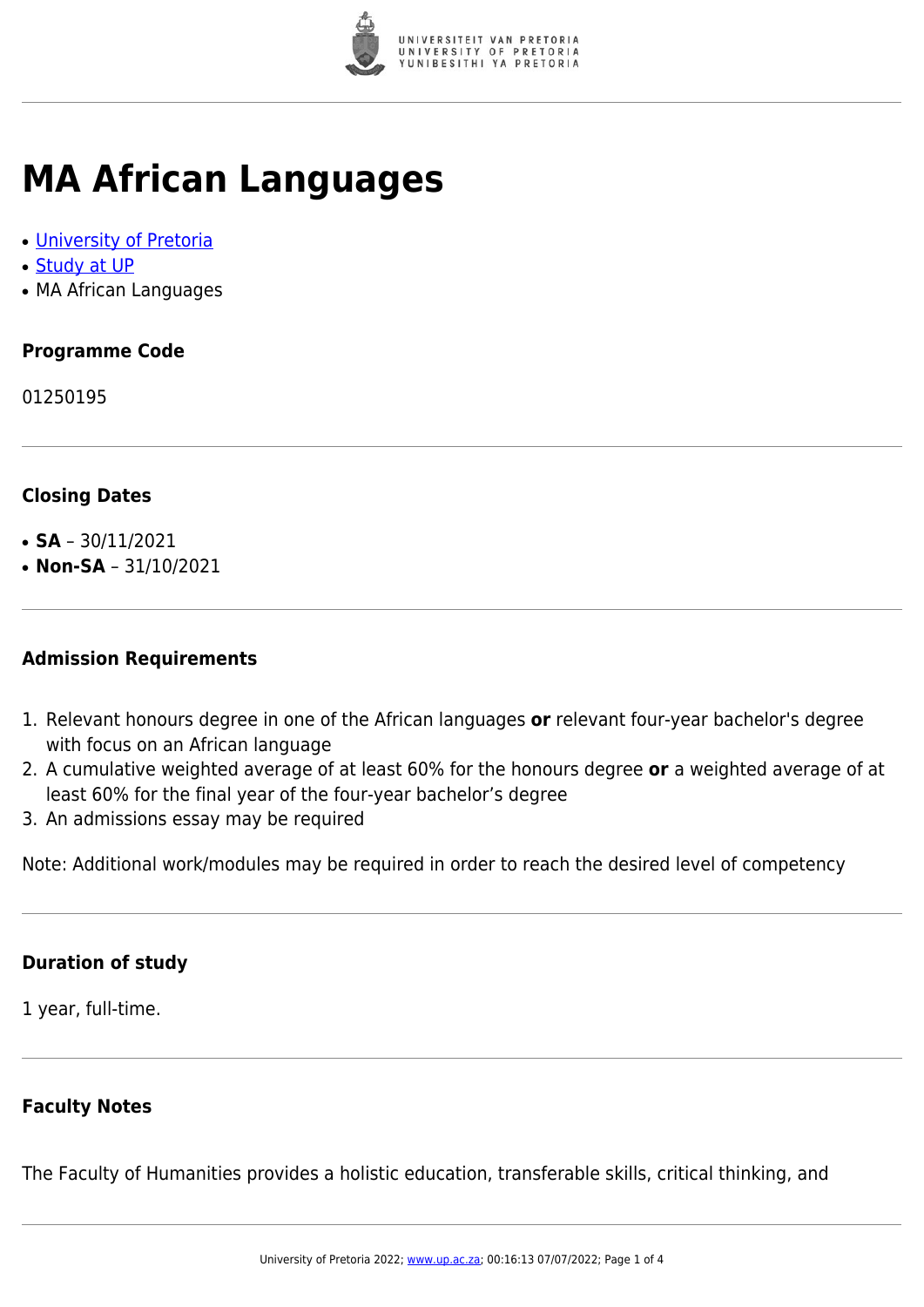

communication and problem-solving that will help you develop to your full potential. You will be entering a stimulating environment that will broaden your intellectual horizons and help you achieve personal and professional success through the best possible learning experience.

As the most diverse Faculty of the University of Pretoria, we offer an exciting and comprehensive range of programmes and discipline-based majors, including studies in languages, social sciences and visual and performing arts.

**Enquiries about the programme**

**Name:** Prof E Taljard **Tel:** 012 420 2494 **E-Mail:** elsabe.taljard@up.ac.za



**How to apply**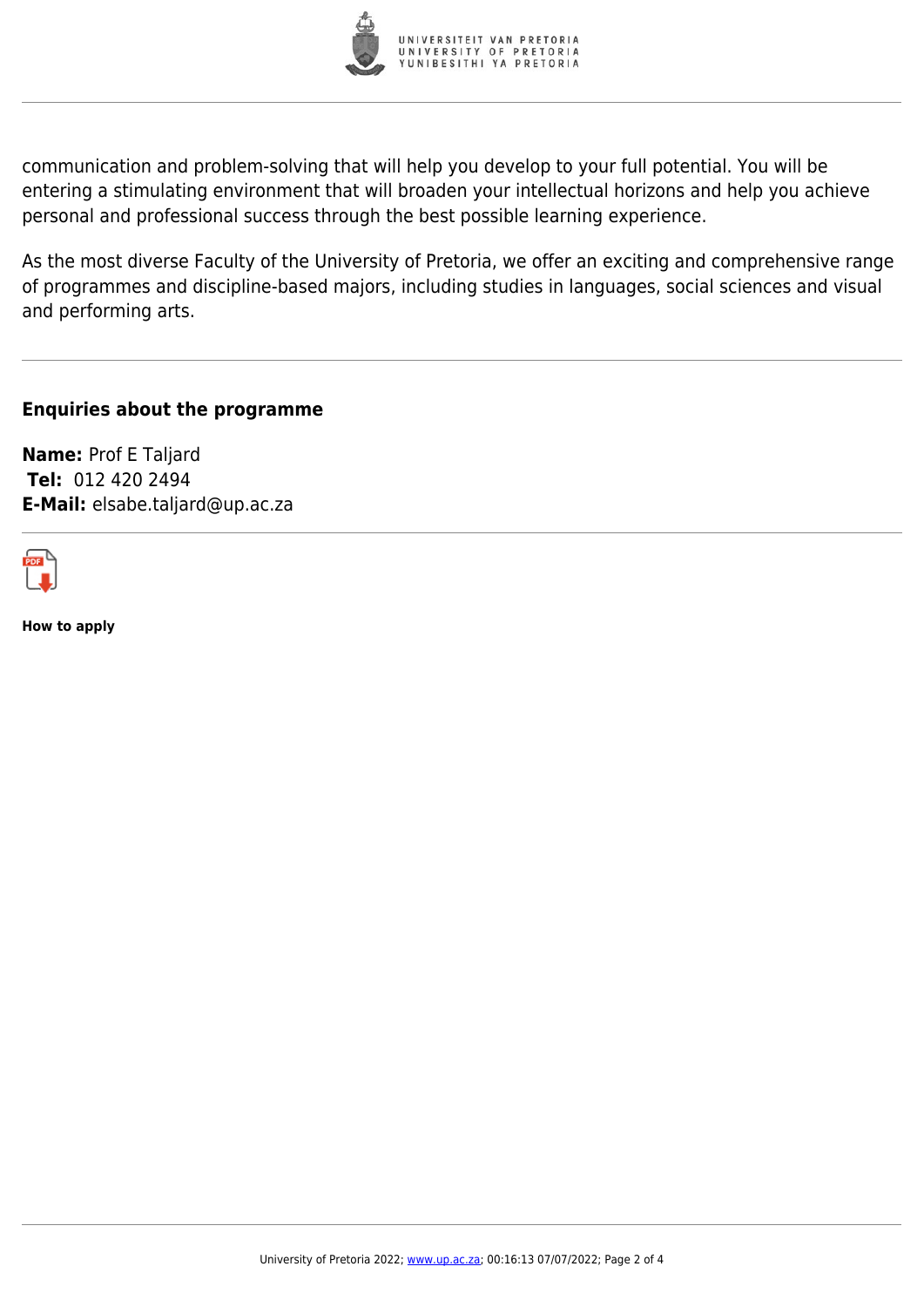



# **Online Application**